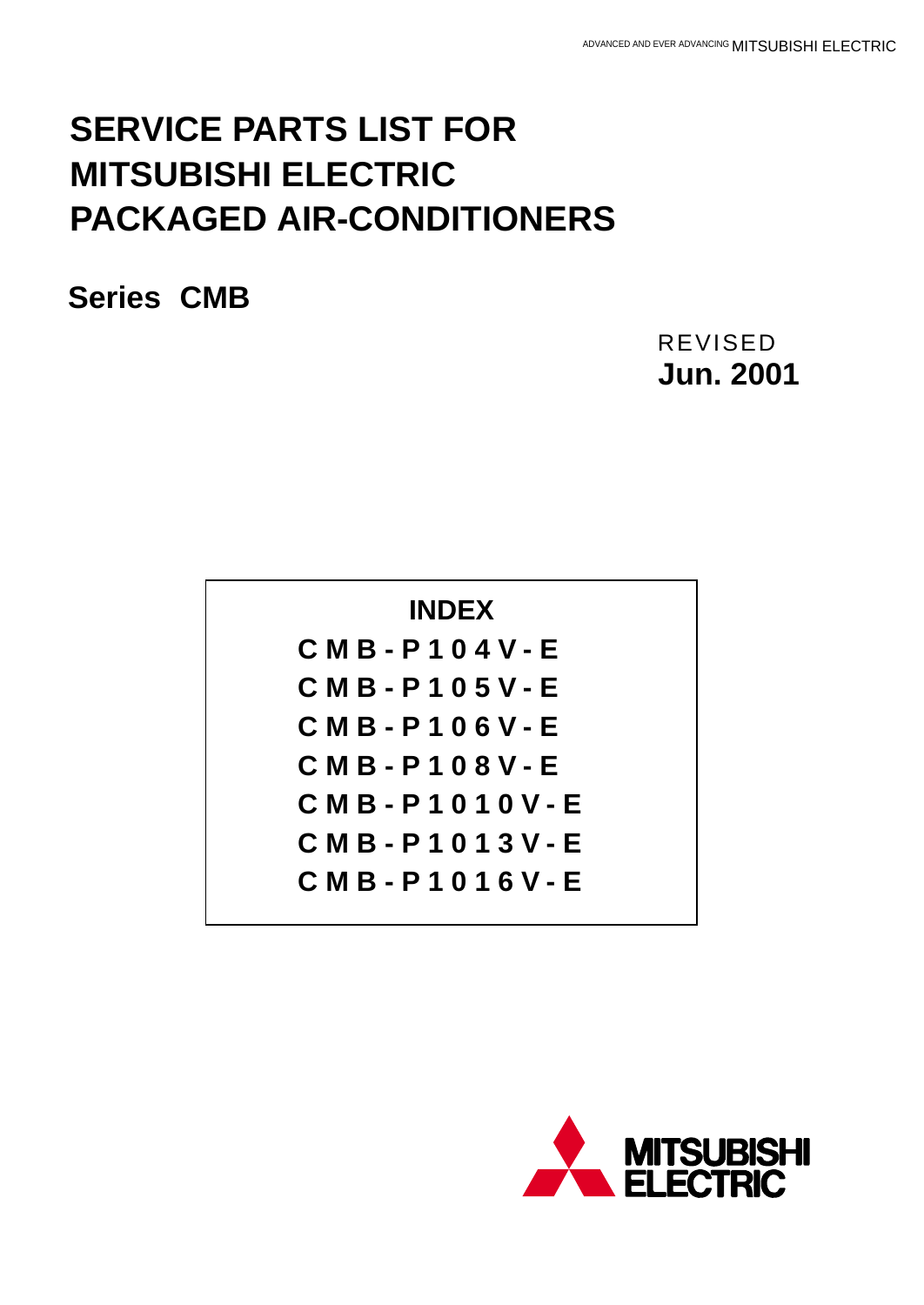# CMB-P104,105,106,108,1010,1013,1016V-E EXTERNAL PARTS

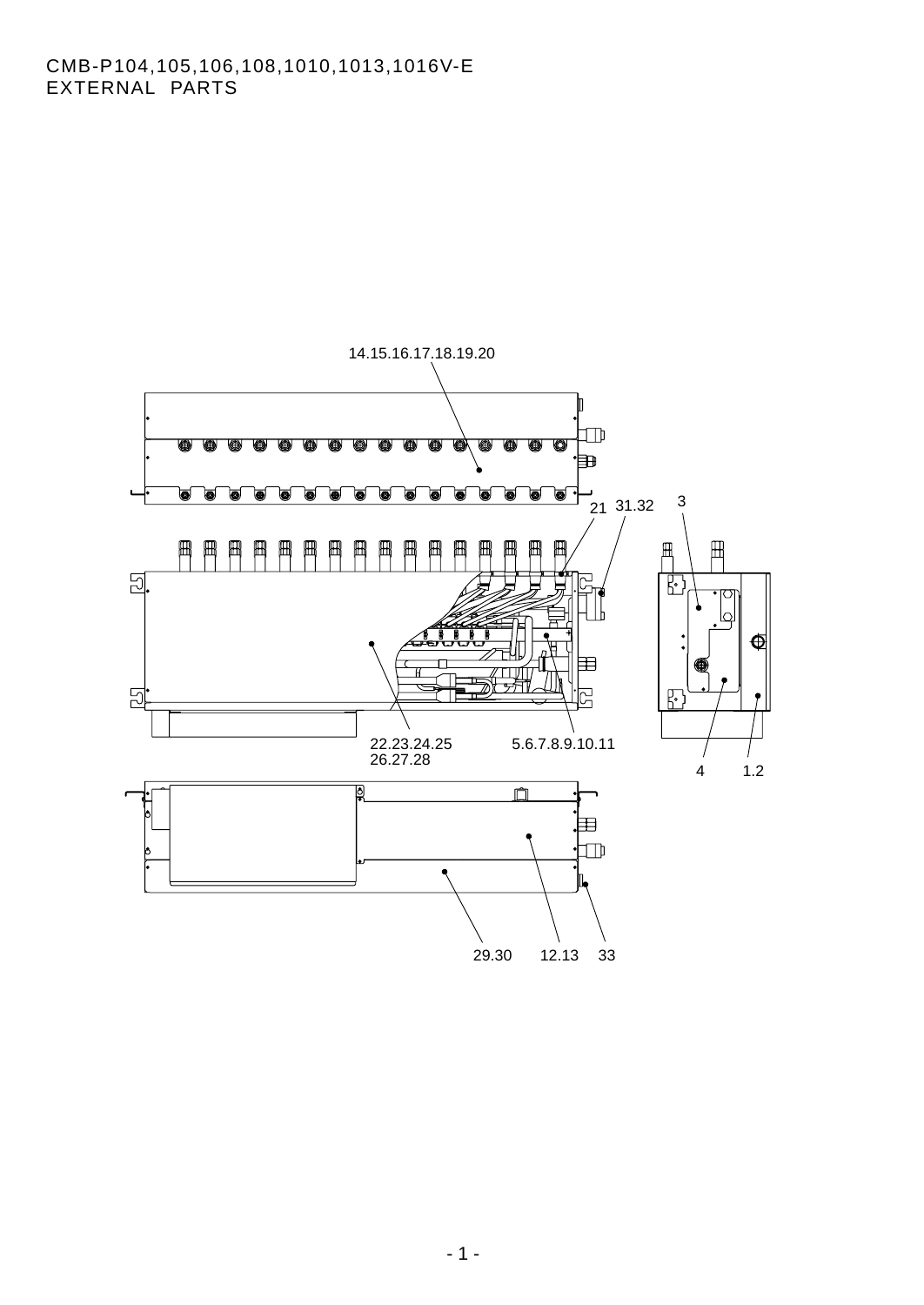#### CMB-P104,105,106,108,1010,1013,1016V-E EXTERNAL PARTS

|     | Part No.    | Part Name            | Dwg. No.   |                |                                                                                                   |              | Q'ty / Set   |              |              |              |                |  |
|-----|-------------|----------------------|------------|----------------|---------------------------------------------------------------------------------------------------|--------------|--------------|--------------|--------------|--------------|----------------|--|
| No. |             |                      |            | $-P104$<br>V-E | -P1010-P1013-P1016<br>$-P105$<br>$-P106$<br>$-P108$<br>V-E<br>$V-E$<br>V-E<br>$V-E$<br>V-E<br>V-E | Spec.        | Price        |              |              |              |                |  |
| 1   | R61 H35 529 |                      | W256135G10 | 1              | 1                                                                                                 | 1            | 1            | 1            |              |              |                |  |
| 2   | R61 H40 529 | Drain pan            | W256135G12 |                |                                                                                                   |              |              |              | 1            | 1            |                |  |
|     |             | Drain pan<br>Cover 1 |            |                | 1                                                                                                 |              |              | $\mathbf{1}$ | $\mathbf{1}$ | $\mathbf{1}$ |                |  |
| 3   | R61 H35 667 |                      | W875563H01 | $\mathbf{1}$   |                                                                                                   | 1            | 1            |              |              |              |                |  |
| 4   | R61 H36 667 | Cover 2              | W875564H01 | 1              | 1                                                                                                 | 1            | 1            | 1            | 1            | 1            |                |  |
| 5   | R61 H35 125 | Beam ass'y 4         | W634538G01 | 1              |                                                                                                   |              |              |              |              |              |                |  |
| 6   | R61 H36 125 | Beam ass'y 5         | W634538G02 |                | $\mathbf{1}$                                                                                      |              |              |              |              |              |                |  |
| 7   | R61 H37 125 | Beam ass'y 6         | W634538G03 |                |                                                                                                   | 1            |              |              |              |              |                |  |
| 8   | R61 H38 125 | Beam ass'y 8         | W634538G04 |                |                                                                                                   |              | 1            |              |              |              |                |  |
| 9   | R61 H39 125 | Beam ass'y 10        | W634538G05 |                |                                                                                                   |              |              | 1            |              |              |                |  |
| 10  | R61 H40 125 | Beam ass'y 13        | W634539G01 |                |                                                                                                   |              |              |              | 1            |              |                |  |
| 11  | R61 H41 125 | Beam ass'y 16        | W634539G02 |                |                                                                                                   |              |              |              |              | 1            |                |  |
| 12  | R61 H37 667 | Cover 4              | W875567H01 | $\mathbf{1}$   | 1                                                                                                 | 1            | 1            | $\mathbf{1}$ |              |              |                |  |
| 13  | R61 H40 667 | Cover 4              | W875567H02 |                |                                                                                                   |              |              |              | $\mathbf{1}$ | 1            |                |  |
| 14  | R61 H35 654 | Panel F              | W634502H08 | $\mathbf{1}$   |                                                                                                   |              |              |              |              |              | <b>CMB-104</b> |  |
| 15  | R61 H36 654 | Panel F              | W634502H09 |                | 1                                                                                                 |              |              |              |              |              | <b>CMB-105</b> |  |
| 16  | R61 H37 654 | Panel F              | W634502H10 |                |                                                                                                   | 1            |              |              |              |              | <b>CMB-106</b> |  |
| 17  | R61 H38 654 | Panel F              | W634502H11 |                |                                                                                                   |              | $\mathbf{1}$ |              |              |              | <b>CMB-108</b> |  |
| 18  | R61 H39 654 | Panel F              | W634502H12 |                |                                                                                                   |              |              | 1            |              |              | CMB-1010       |  |
| 19  | R61 H40 654 | Panel F              | W634502H13 |                |                                                                                                   |              |              |              | $\mathbf{1}$ |              | CMB-1013       |  |
| 20  | R61 H41 654 | Panel F              | W634502H14 |                |                                                                                                   |              |              |              |              | $\mathbf{1}$ | CMB-1016       |  |
| 21  | R61 H35 306 | Fixture              | W875562H01 | 4              | 5                                                                                                 | 6            | 8            | 10           | 13           | 16           |                |  |
| 22  | R61 H35 642 | Panel T              | W634501H01 | $\mathbf{1}$   |                                                                                                   |              |              |              |              |              | <b>CMB-104</b> |  |
| 23  | R61 H36 642 | Panel T              | W634501H02 |                | 1                                                                                                 |              |              |              |              |              | <b>CMB-105</b> |  |
| 24  | R61 H37 642 | Panel T              | W634501H03 |                |                                                                                                   | 1            |              |              |              |              | <b>CMB-106</b> |  |
| 25  | R61 H38 642 | Panel T              | W634501H04 |                |                                                                                                   |              | $\mathbf{1}$ |              |              |              | <b>CMB-108</b> |  |
| 26  | R61 H39 642 | Panel T              | W634501H05 |                |                                                                                                   |              |              | 1            |              |              | CMB-1010       |  |
| 27  | R61 H40 642 | Panel T              | W634501H06 |                |                                                                                                   |              |              |              | 1            |              | CMB-1013       |  |
| 28  | R61 H41 642 | Panel T              | W634501H07 |                |                                                                                                   |              |              |              |              | $\mathbf{1}$ | CMB-1016       |  |
| 29  | R61 H35 651 | Panel U              | W634500H01 | $\mathbf{1}$   | $\mathbf{1}$                                                                                      | $\mathbf{1}$ | 1            | 1            |              |              |                |  |
| 30  | R61 H40 651 | Panel U              | W634500H02 |                |                                                                                                   |              |              |              | $\mathbf{1}$ | $\mathbf{1}$ |                |  |
| 31  | R61 331 494 | Pipe ass'y           | W398555G02 | $\mathbf{1}$   | 1                                                                                                 | $\mathbf{1}$ | 1            | 1            | 1            | $\mathbf{1}$ |                |  |
| 32  | R61 H35 514 | Packing              | P321008X01 | 1              | 1                                                                                                 | 1            | 1            | 1            | 1            | $\mathbf{1}$ |                |  |
| 33  | R61 H35 525 | Drain hose set       | P645071X01 | $\mathbf{1}$   | 1                                                                                                 | 1            | 1            | 1            | 1            | 1            |                |  |
|     |             |                      |            |                |                                                                                                   |              |              |              |              |              |                |  |
|     |             |                      |            |                |                                                                                                   |              |              |              |              |              |                |  |
|     |             |                      |            |                |                                                                                                   |              |              |              |              |              |                |  |
|     |             |                      |            |                |                                                                                                   |              |              |              |              |              |                |  |
|     |             |                      |            |                |                                                                                                   |              |              |              |              |              |                |  |
|     |             |                      |            |                |                                                                                                   |              |              |              |              |              |                |  |
|     |             |                      |            |                |                                                                                                   |              |              |              |              |              |                |  |
|     |             |                      |            |                |                                                                                                   |              |              |              |              |              |                |  |
|     |             |                      |            |                |                                                                                                   |              |              |              |              |              |                |  |
|     |             |                      |            |                |                                                                                                   |              |              |              |              |              |                |  |
|     |             |                      |            |                |                                                                                                   |              |              |              |              |              |                |  |
|     |             |                      |            |                |                                                                                                   |              |              |              |              |              |                |  |
|     |             |                      |            |                |                                                                                                   |              |              |              |              |              |                |  |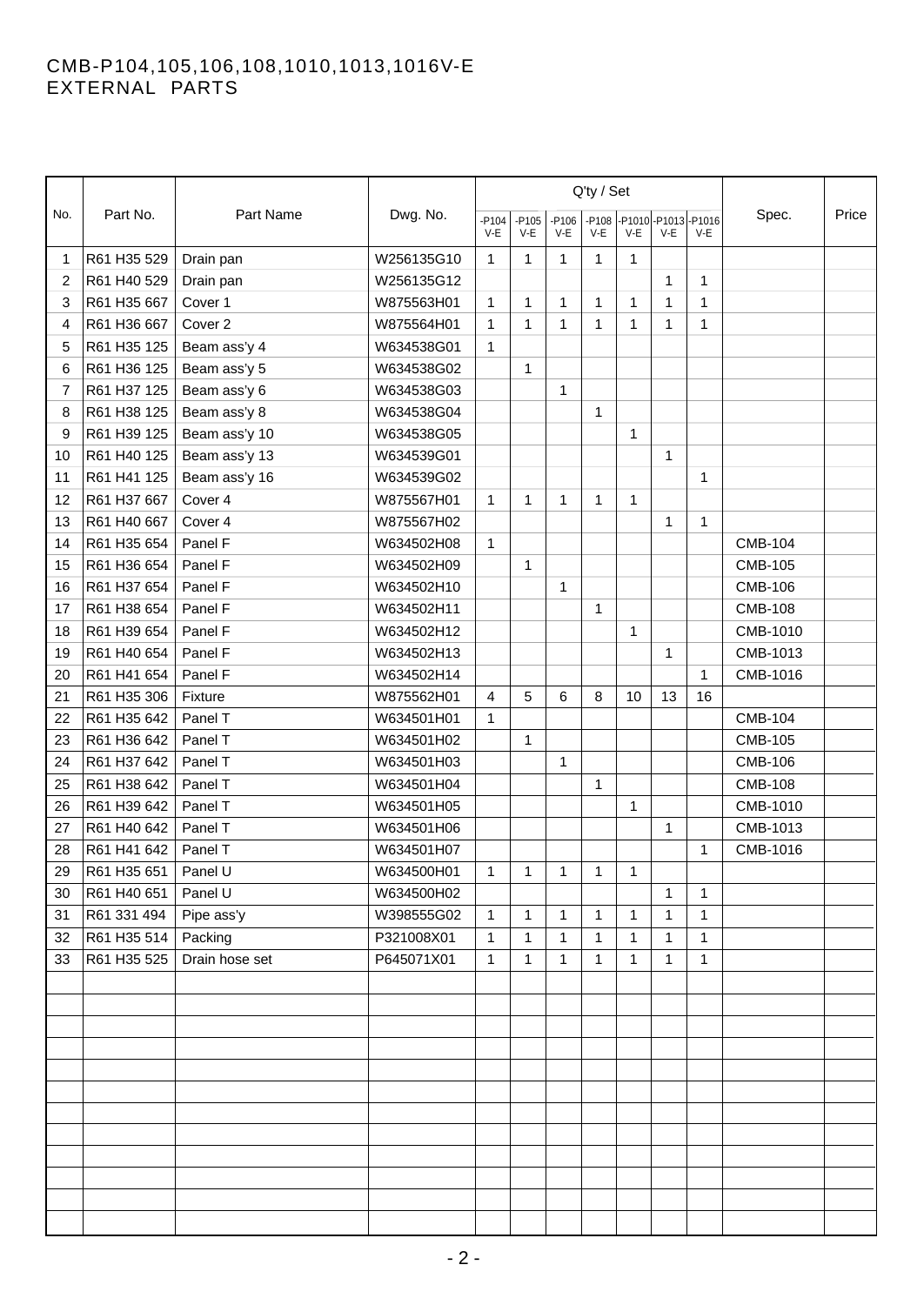# CMB-P104,105,106,108,1010,1013,1016V-E FUNCTIONAL PARTS



|     | Part No.    | Part Name                      | Dwg. No.   |                  |                   |                  | Q'ty / Set |                                     |                |                |                     |       |
|-----|-------------|--------------------------------|------------|------------------|-------------------|------------------|------------|-------------------------------------|----------------|----------------|---------------------|-------|
| No. |             |                                |            | $-P104$<br>$V-E$ | $-$ P105<br>$V-E$ | $-P106$<br>$V-E$ | $V-E$      | -P108 -P1010 -P1013 -P1016<br>$V-E$ | $V-E$          | $V-E$          | Spec.               | Price |
| 101 | R61 H35 243 | Solenoid valve                 | P631240X01 | 13               | 16                | 19               | 25         | 31                                  | 40             | 49             | SR10DB 230V         |       |
| 102 | R61 364 401 | Linear expansion valve         | P632259X01 | 2                | 2                 | $\overline{2}$   | 2          | 2                                   | $\overline{c}$ | 2              | EDM1004             |       |
| 103 | R61 331 288 | Pressure sensor                | P419110X01 | $\overline{2}$   | $\overline{2}$    | $\overline{2}$   | 2          | $\overline{2}$                      | $\overline{2}$ | $\overline{2}$ |                     |       |
| 104 | R61 Y02 454 | Strainer                       | W858399G01 | $\overline{2}$   | $\overline{2}$    | $\overline{2}$   | 2          | $\overline{2}$                      | $\overline{2}$ | 2              |                     |       |
| 105 | R61 H35 425 | Capillary tube processing      | W875962G01 | 1                | 1                 | 1                | 1          | 1                                   | 1              | 1              | 0.8x2.4-2000        |       |
| 106 | R61 H35 232 | Valve ass'y SVM                | W875918G01 | 1                | 1                 | 1                | 1          | 1                                   | 1              | 1              |                     |       |
| 107 | R61 670 202 | Thermistor                     | P425496X01 | 5                | 5                 | 5                | 5          | 5                                   | 5              | 5              | NTH3A14             |       |
| 108 | R61 631 418 | Check valve                    | S639001H03 | $\mathbf{1}$     | 1                 | 1                | 1          | 1                                   | 1              | 1              | $8 - 12.7$          |       |
| 109 | R61 H35 538 | Valve block ass'y 4            | W634508G09 | $\mathbf{1}$     |                   |                  |            |                                     |                |                |                     |       |
| 110 | R61 H36 538 | Valve block ass'y 5            | W634508G10 |                  | 1                 |                  |            |                                     |                |                |                     |       |
| 111 | R61 H37 538 | Valve block ass'y 6            | W634508G11 |                  |                   | 1                |            |                                     |                |                |                     |       |
| 112 | R61 H38 538 | Valve block ass'y 8            | W634508G12 |                  |                   |                  | 1          |                                     |                |                |                     |       |
| 113 | R61 H39 538 | Valve block ass'y 10           | W634508G13 |                  |                   |                  |            | 1                                   |                |                |                     |       |
| 114 | R61 H40 232 | Valve block ass'y 8+           | W634508G14 |                  |                   |                  |            |                                     | 1              | 1              |                     |       |
| 115 | R61 H40 538 | Valve block ass'y 13           | W634508G15 |                  |                   |                  |            |                                     | 1              |                |                     |       |
| 116 | R61 H41 538 | Valve block ass'y 16           | W634508G16 |                  |                   |                  |            |                                     |                | 1              |                     |       |
| 117 | R61 800 202 | Thermistor                     | P425494X01 | 1                | 1                 | 1                | 1          | 1                                   | 1              | 1              | NTH3A23-3           |       |
| 118 | R61 Y01 232 | Solenoid valve                 | P631230X01 | 4                | 5                 | 6                | 8          | 10                                  | 13             | 16             | SR <sub>10</sub> DB |       |
| 119 | R61 H36 232 | Solenoid valve                 | P631239X01 | 8                | 10                | 12               | 16         | 20                                  | 26             | 32             | <b>SR</b>           |       |
| 120 | R11 439 880 | Fasten part for solenoid valve | W886855G01 | 1                | 1                 | 1                |            | 1                                   | 1              | 1              |                     |       |
| 121 | R61 H35 235 | Fasten part for solenoid valve | W887645G01 | $\mathbf{1}$     | 1                 | 1                | 1          | 1                                   | 1              | 1              |                     |       |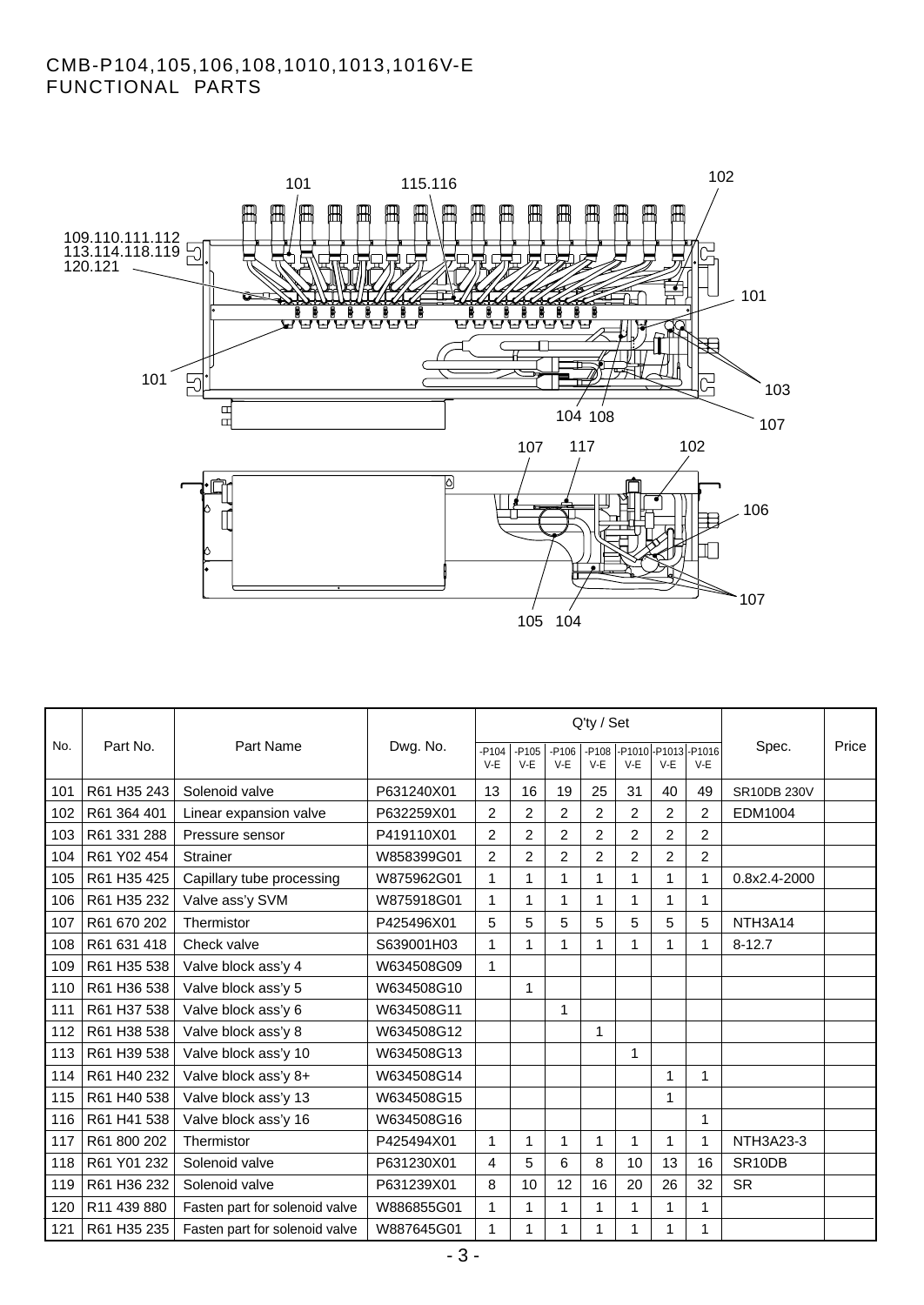# CMB-P104,105,106,108,1010,1013,1016V-E CONTROL BOX PARTS



|     | Part No.    | Part Name             | Dwg. No.   |                   |                   |                  | Q'ty / Set |              |              |                                     |       |       |
|-----|-------------|-----------------------|------------|-------------------|-------------------|------------------|------------|--------------|--------------|-------------------------------------|-------|-------|
| No. |             |                       |            | $-$ P104<br>$V-E$ | $-$ P105<br>$V-E$ | $-P106$<br>$V-E$ | $V-E$      | $V-E$        | $V-E$        | -P108 -P1010 -P1013 -P1016<br>$V-E$ | Spec. | Price |
| 201 | R61 Y02 715 | <b>Terminal bed</b>   | W834188H02 | 1                 | 1                 | 1                | 1          | $\mathbf{1}$ | 1            | 1                                   | 3P    |       |
| 202 | R61 979 247 | <b>Terminal bed</b>   | P436110X01 | 1                 |                   | 1                | 1          |              | 1            | 1                                   |       |       |
| 203 | R61 Y16 260 | Transformer           | P715859X01 | 1                 | 1                 | 1                | 1          |              | 1            | 1                                   |       |       |
| 204 | R61 H35 280 | Board ass'y (CMB)     | W266227G01 | $\mathbf{1}$      | 1                 | 1                | 1          | 1            | $\mathbf{1}$ | 1                                   |       |       |
| 205 | R61 H38 280 | Board ass'y (RERAY4)  | W629542G01 |                   |                   |                  | 1          | 1            |              |                                     |       |       |
| 206 | R61 H40 280 | Board ass'y (RERAY10) | W629543G01 |                   |                   |                  |            |              | $\mathbf{1}$ | 1                                   |       |       |
|     |             |                       |            |                   |                   |                  |            |              |              |                                     |       |       |
|     |             |                       |            |                   |                   |                  |            |              |              |                                     |       |       |
|     |             |                       |            |                   |                   |                  |            |              |              |                                     |       |       |
|     |             |                       |            |                   |                   |                  |            |              |              |                                     |       |       |
|     |             |                       |            |                   |                   |                  |            |              |              |                                     |       |       |
|     |             |                       |            |                   |                   |                  |            |              |              |                                     |       |       |
|     |             |                       |            |                   |                   |                  |            |              |              |                                     |       |       |
|     |             |                       |            |                   |                   |                  |            |              |              |                                     |       |       |
|     |             |                       |            |                   |                   |                  |            |              |              |                                     |       |       |
|     |             |                       |            |                   |                   |                  |            |              |              |                                     |       |       |
|     |             |                       |            |                   |                   |                  |            |              |              |                                     |       |       |
|     |             |                       |            |                   |                   |                  |            |              |              |                                     |       |       |
|     |             |                       |            |                   |                   |                  |            |              |              |                                     |       |       |
|     |             |                       |            |                   |                   |                  |            |              |              |                                     |       |       |